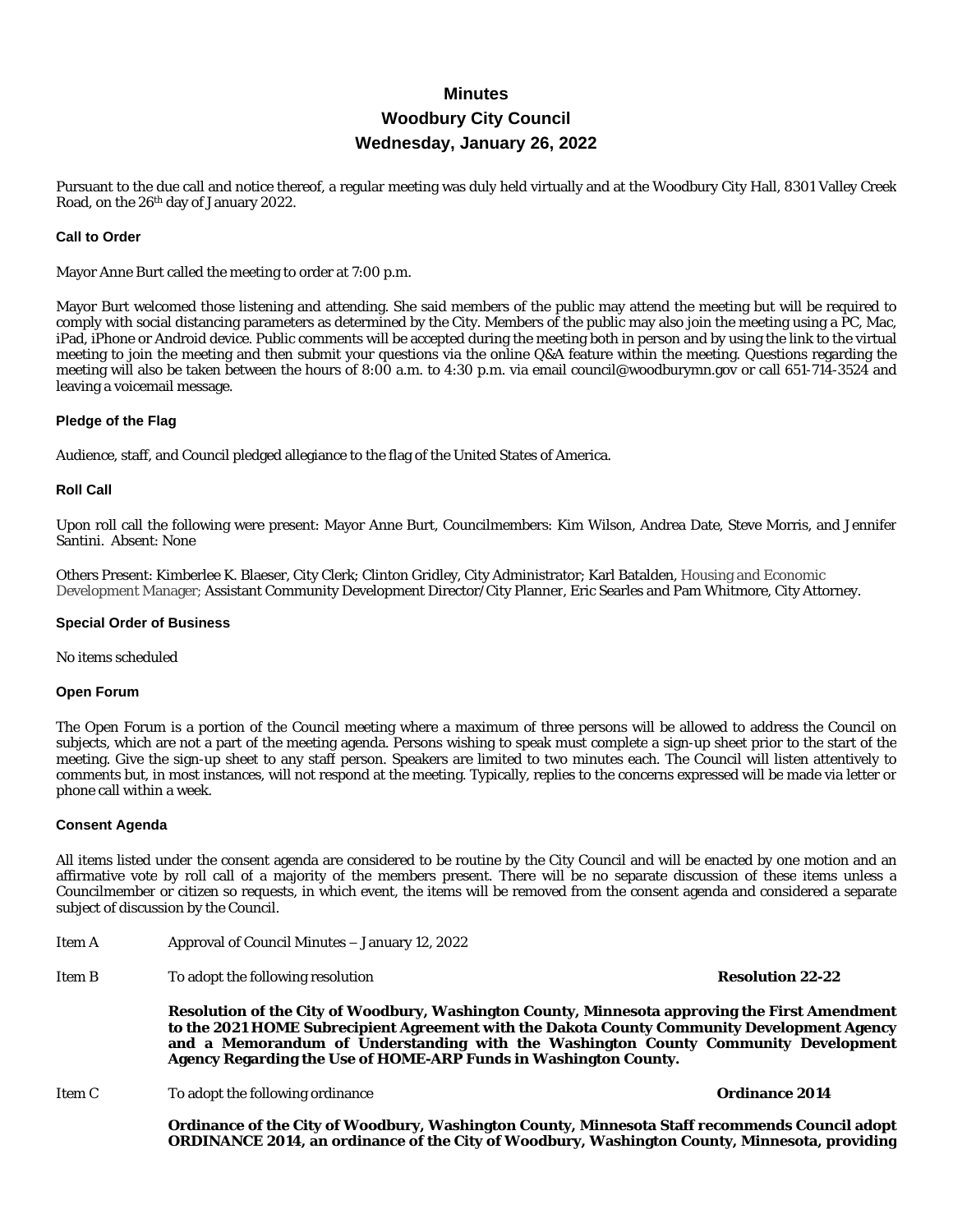### **that the City Code be amended by amending Chapter 18.5, Signs, Article IV – Regulation of Signs – Division 1 - Generally, Section 18.5-45, Reader Board and Electronic Display Signs.**

Item D To adopt a motion establishing the following high priorities for the 2022 AAP:

- · Housing serving 30% 50% of AMI small- and large-related households;
- · Housing serving 51% 80% of AMI small- and large-related households;
- · Housing serving seniors earning between 30% and 80% of AMI; and
- · Park and public facility improvements.

Item E To adopt a motion approving Bridlewood Farms 7th Addition, Final Plat, Project No. 28-2021-00470. Staff further recommends Council authorize the Mayor and City Administrator to execute the Development Agreement with all approvals subject to the conditions as outlined in Council Letter 22-27.

- 1. All conditions of Planned Unit Development and Preliminary Plat approval shall remain in full force and effect.
- 2. The Final Plat shall include all necessary easements and ROW to match the street and utility plans being prepared by the City's consultant engineer.
- 3. The final street names shall be reviewed and approved by the Building Official.
- 4. Plat approval and release shall be conditional on adherence to all requirements of the city attorney, including, but not necessarily limited to, any express requirements contained in the city attorney's plat opinion.
- 5. Prior to the release of the Final Plat for recording, the Developer shall revise the landscaping plan to add additional landscaping adjacent to Ranch Road and the north plat boundary line. The revised plan shall increase the number of mature evergreen trees shown and shall be designed to screen the future homes from the existing properties to the north as approved by Planning staff.
- 6. Prior to the release of the Final Plat for recording, the City Engineer shall review and approve the final construction plans. The Developer shall privately construct and wholly fund all identified improvements.
- 7. Prior to the release of the Final Plat, the Developer shall submit revised plans to address the need for temporary cul-de-sacs along Martingale Drive and Stable View Drive. The design of all required temporary cul-de-sacs shall be approved, in writing, by the City Engineer.
- 8. This Final Plat approval shall be contingent on meeting all required findings of Section 21-16 of the Woodbury City Code. This includes participation for public infrastructure including storm sewer, water, sanitary sewer and transportation infrastructure.
- 9. Pursuant to the Bridlewood Farms 1st Addition Development Agreement, the Developer has agreed to fund improvements to Dale Road, Radio Drive and Bailey Road payable with each development phase. The Bridlewood Farms 7th Addition Development Agreement shall include an assessment for Dale Road and Radio Drive improvements consistent with the 1st Addition agreement.
- 10. The Developer shall be financially responsible for 100 percent of all storm sewer, sanitary sewer and water main area and connection charges applicable to the property. These charges are identified in a preliminary report prepared for the project and shall be in the Development Agreement.
- 11. Outlot A shall be deeded to the either the City of Woodbury or the adjacent property owner to the west. Final ownership entity shall be identified within the 7th Addition Development Agreement and transfer of the property, regardless of future ownership, shall occur without cost to the final landowner and shall be free of encumbrances.
- 12. All permanent easements and rights-of-way (ROW) necessary for existing and proposed street and utility improvements shall be granted to the City at no cost or paid for by the Developer.
- 13. All standard front, rear and side yard lot easements shall be shown on the plat. Standard front and rear yard easements are 10 feet and side yard easements are five (5) feet. Where public utilities are adjacent to side or rear lot lines, easements shall be a minimum of 10 feet wide on each side of the lot line. If the utilities are deeper than 10 feet, the easement width for each lot is calculated at a 1:1 depth-to-width ratio from the centerline of the utility. The easement width must then be adjusted to the nearest five-foot increment. If additional easements are not provided, then the layout of the watermain shall be adjusted.
- 14. The Developer shall deed all required outlots to the City free of encumbrances and at no cost. The Developer shall receive written approval that all obligations and conditions have been completed prior to dedicating any and all outlots. Any and all future tax obligations shall be paid by the Developer.
- 15. The Final Plat shall be recorded prior to issuance of a building permit.
- Item F To adopt the following resolution **Resolution 22-23**

**Resolution of the City of Woodbury, Washington County, Minnesota approving the preliminary report, approving plans and specifications, waiving assessment hearing, ordering the project, and establishing bid date of February 24, 2022, for the Hudson Road Turn Lanes at Karen Drive and Trunk Watermain.**

Item G To adopt the following resolution **Resolution 22-24**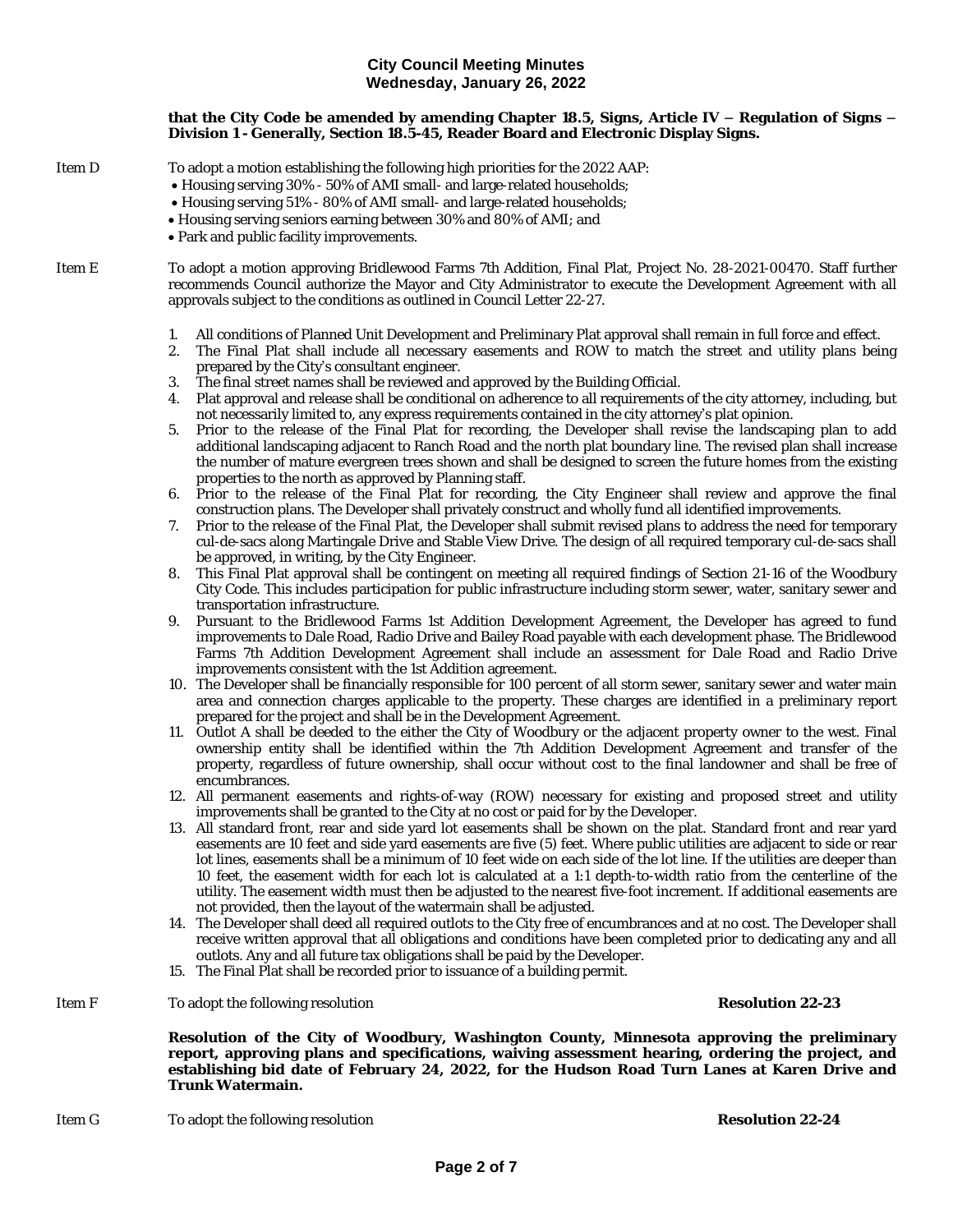**Resolution of the City of Woodbury, Washington County, Minnesota accepting grant funds in the amount of \$100,000 from Ramsey Washington Metro Watershed District, approving agreement, and approving appropriate budget adjustment.**

Item H To adopt the following resolution **Resolution 22-25 Resolution of the City of Woodbury, Washington County, Minnesota authorizing the Mayor and City Administrator to negotiate and execute a contract with Stantec Consulting Services, Inc. in the amount of \$228,243 as consultant for Engineering and Architectural Services for Construction of Replacement Well No. 21 and Pumping Facility.** Item I To adopt a motion that the member (City) does not waive the monetary limits on municipal tort liability established by MN Statute § 466.04. Item J To adopt the following resolution **Resolution 22-26**

**Resolution of the City of Woodbury, Washington County, Minnesota establishing the position of Senior Environmental Resources Coordinator, placing the position in Grade 8 of the Woodbury Classification Plan, appointing Sustainability Specialist Jennifer McLoughlin to the position effective January 31, 2022, and filling the vacancy with an Environmental Resources Technician for a total of two such positions.**

Item K The abstract of bills includes payments made from the operating or project budgets for expenses of the city. The expenditures are from all funds of the city. Any purchased contracts requiring signature of the mayor and City Administrator is hereby approved. Staff recommends approval of the abstract of bills for January 7, 2022 in the amount of \$1,063,519.51 and January 14, 2022 in the amount of \$1,457,209.10.

Councilmember Santini moved, seconded by Councilmember Date, to approve the Consent Agenda items.

# **Voting via voice:**

Kim Wilson – aye Andrea Date – aye Steve Morris – aye Jennifer Santini – aye Anne Burt – aye

# **Public Hearings**

# **A. AirLake South; Rezoning; Planned Unit Development; Conditional Use Permit; Preliminary Plat; Site and Building Plan; Project No. 35-2021- 00445**

Mayor Burt declared the public hearing open.

Assistant Community Development Director/City Planner Eric Searles reviewed an application from Maplewood Development for AirLake South, a residential development consisting of 41 single family homes, 48 detached townhomes, and 50 attached townhomes on approximately 40 acres of land east of Woodbury Drive and south of Dale Road. The property is currently zoned R-1 Urban Reserve and guided for low density in the City's Land Use Plan.

Mr. Searles stated the development area is located in Subphase Area 2-C with a rezoning request to rezone the property from R-1 to R-4. A Planned Unit Development (PUD) is being requested which would require flexibility for the entire site with proposed setbacks and lot widths consistent with the PUD process for Phase 1 and Phase 2 developments. An association would provide snow removal and lawn maintenance. City Staff would not support the request for a side yard setback reduction without the proposed common maintenance agreement. In exchange for flexibility, the applicant will construct trail improvements as identified in the site plan.

Mr. Searles stated access to the neighborhood is planned from 3 different points: Briarcroft to the west; a main access from Dale Road, and a future road that will connect to development to the east. Dale Road will need to be upgraded to a two-lane divided roadway as identified in the Conditions of Approval and Findings of Fact. Trails and sidewalks are proposed, including a center trail on the existing pipeline easement, and ponding proposals meet City requirements with an infiltration basin to the north and quantity basin to the south.

Mr. Searles stated the application was reviewed by the Planning Commission at their January 10, 2022 meeting, and unanimously recommended approval. The Commissioners raised questions about connections to Dale Road from the neighborhood.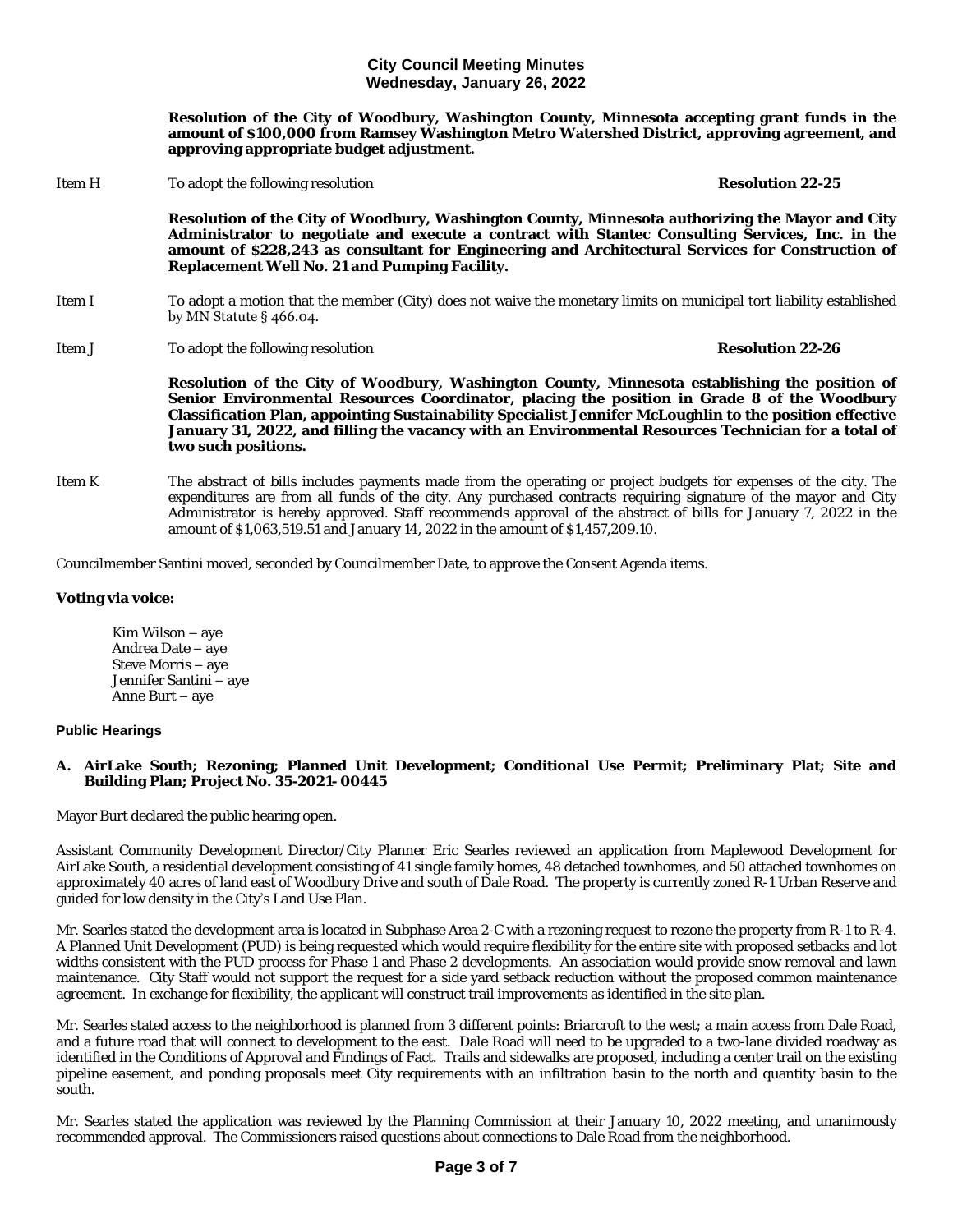Mr. Searles stated City Staff recommends City Council approval of AirLake South Planned Unit Development (PUD), Conditional Use Permit, Preliminary Plat and Site and Building Plan, Project No. 35-2021-00445, subject to conditions.

Councilmember Date moved, seconded by Councilmember Santini, to close the public hearing.

Voting in Favor: Wilson, Date, Morris, Santini, Burt Absent: None

Mayor Burt opened opportunity for discussion and questions from the Council.

Councilmember Morris asked whether the applicant will be required to participate in funding the Dale Road construction project, and what is the timing for that project.

Mr. Searles stated the applicant will be required to fund, at a minimum, the portion of Dale Road adjacent to their plat boundary. He added City Staff is studying Dale Road in this area in advance of public improvements which are anticipated for 2023 or 2024. He noted Dale Road is a City road.

Councilmember Morris requested clarification regarding the outlots indicated on the site plan. Mr. Searles stated Outlots A and B could be potentially City-owned land in the future as they are pipeline easements. He added Outlot C is a trail, and Outlot D is a common area of association property near the townhome units.

Councilmember Morris asked whether there will be any additional public or private amenities in the development. Mr. Searles stated no additional amenities are proposed.

Councilmember Wilson asked when improvements to Woodbury Drive would take place. Mr. Searles stated the improvements to Woodbury Drive occurred last year and included the intersection of Dale Road and Woodbury Drive. Improvement to Dale Road from Radio Drive to Cottage Grove Drive will likely occur over 3 separate projects and City Council direction will be sought on the timing of those projects on a similar schedule.

Mayor Burt requested clarification regarding guest parking for the townhomes. She added there does not appear to be enough additional parking. Mr. Searles stated there will be designated guest parking spaces serving the townhomes to the north and south that will also be designed to accommodate snow storage. He added each townhome will have capacity for 4 parking spaces. He noted the development meets the City requirement of 1 guest parking space per 5 units, and there will be 2, 3 and 4-bedroom units.

Councilmember Wilson asked whether this development had an Environmental Assessment Worksheet (EAW). Mr. Searles confirmed that an EAW was triggered as Maplewood Development was also the applicant for AirLake North.

Councilmember Morris moved, seconded by Councilmember Santini,

#### **To adopt the following Ordinance Ordinance 2015**

**Ordinance of the City of Woodbury, Washington County, Minnesota, rezoning certain property from R-1, Urban Reserve District to R-4, Urban Residential District.**

#### **Voting via voice:**

Kim Wilson – no Andrea Date – aye Steve Morris – aye Jennifer Santini – aye Anne Burt – aye

Councilmember Morris moved, seconded by Councilmember Santini, to approve the Conditional Use Permit (CUP) via RESOLUTION 22- 27, adopting findings of fact.

### **Voting via voice:**

Kim Wilson – no Andrea Date – aye Steve Morris – aye Jennifer Santini – aye Anne Burt – aye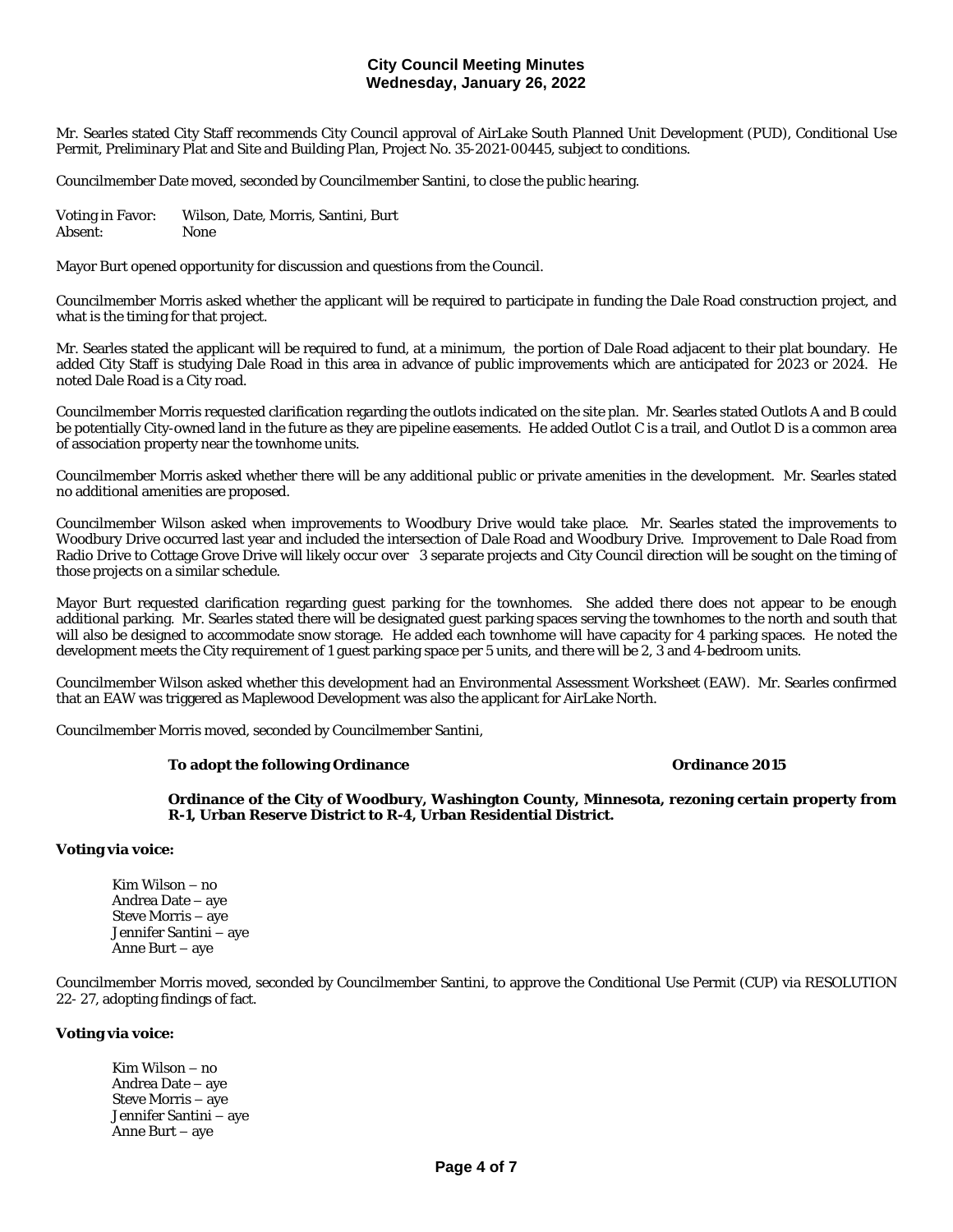Councilmember Morris moved, seconded by Councilmember Santini, to approve the AirLake South Planned Unit Development (PUD), Preliminary Plat and Site and Building Plan, Project No. 35-2021-00445, all subject to the conditions outlined in Council Letter 22-33.

- 1. The PUD and CUP approval shall expire one (1) year from the date of City Council approval unless a building permit has been requested or a time extension has been granted by the City Council.
- 2. The Preliminary Plat approval shall expire six (6) months from the date of the City Council approval unless a Final Plat has been requested or a time extension has been granted by the City Council.
- 3. Prior to Final Plat approval, the Applicant shall provide a revised project name to be approved by Planning staff.
- 4. Prior to Final Plat approval, additional Right-of-way shall be shown to be dedicated along Dale Road to accommodate the future roundabout.
- 5. Prior to the issuance of a Land Disturbance Permit, to limit midblock crossings the Applicant shall revise the plans to connect the pipeline trail to Usseppa Trail rather than a direct connection to the trail along Dale Road.
- 6. Prior to the issuance of a building permit, the Applicant shall record the final plat. 7. Final park dedication shall be satisfied via cash dedication. Final dedication shall be memorialized in the Development Agreement.
- 8. A Development Agreement shall be fully executed prior to the release of the Final Plat for recording.
- 9. Prior to the approval of the Final Plat, all required findings of Chapter 21-16 shall be met. This includes participation for public infrastructure including storm sewer, water, sanitary sewer and transportation infrastructure. Approval of the Preliminary Plat is conditional upon satisfactory compliance with Chapter 21-16 of the Woodbury City Code.
- 10. To cure the prematurity of the roadway network, the Applicant shall improve Dale Road to a two-lane divided roadway with designs approved by the City Engineer. The Applicant shall either privately construct these improvements or may request a 429 assessment for the City to allow for public construction. The construction shall be memorialized within the Development Agreement.
- 11. Prior to the issuance of a land disturbance permit, the Applicant shall revise the landscaping plan and shall increase the plantings in the following locations: i. To the east of Lots 1-6 Block 14, Lots 1-6 Block 13 and Lots 1-6 Block 12 ii. Within Outlot D between Lots 1-6 Block 8 and 1-6 Block 9 iii. To the south of Lots 1-8 Block 11 iv. North side of Lot 1 Block 8 and Lot 6 Block 9 v. Within the trail connection between Lot 6 Block 15 and Lot 1 Block 16.
- 12. Prior to the issuance of a building permit, staff shall review and approve the architecture designs of the proposed row townhomes. Said designs shall vary setbacks to break up driveway and flat planes of rear yard elevations. Front building elevations shall have design features to break up roof lines and rear elevations shall use differing materials and colors to break up long elevations.
- 13. Prior to the issuance of a land disturbance permit, an Operations and Maintenance Plan shall be approved by the City.
- 14. Prior to the issuance of a land disturbance permit, Engineering staff shall review and approve the seeding plan for the stormwater ponding area. Said plan shall include a minimum of 3 years of maintenance to establish native areas within the outlot.
- 15. Prior to the issuance of a building permit, all retaining walls shall be reviewed and approved by Planning staff. All retaining walls shall be located on private property and shall be maintained by the HOA or underlying private property owner.
- 16. The Applicant shall grade the boulevard and provide required stormwater management for Dale Road with the designs approved by the City Engineer.
- 17. All detached townhome and row townhome lots shall have common area maintenance, lot maintenance and association snow removal.

# **Voting via voice:**

Kim Wilson – nay Andrea Date – aye Steve Morris – aye Jennifer Santini – aye Anne Burt – aye

# **B. Second Amendment to the 2021 Annual Action Plan**

Mayor Burt declared the public hearing open.

Housing and Economic Development Manager Karl Batalden reviewed CDBG federal funding that is received annually. The current funding, approved in May 2021, allocates \$350,000 of CDBG funds for Shawnee Park rehabilitation. During the 2022 City budget adoption process, the funding allocation was increased to \$525,000.

Mr. Batalden stated, with regard to additional steps that have been taken, a neighborhood open house was held on December 6, 2021 and the Parks and Natural Resources Commission reviewed this project at their December 6, 2021 meeting. The project is currently out for bid, with bids opening on February 1, 2022, and a construction contract will likely be awarded by the City Council in February.

Mr. Batalden stated City Staff recommends City Council approval of a Resolution amending the 2021 Annual Action Plan, increasing the budget for Shawnee Park rehabilitation to \$525,000 as identified in the adopted 2022 City budget.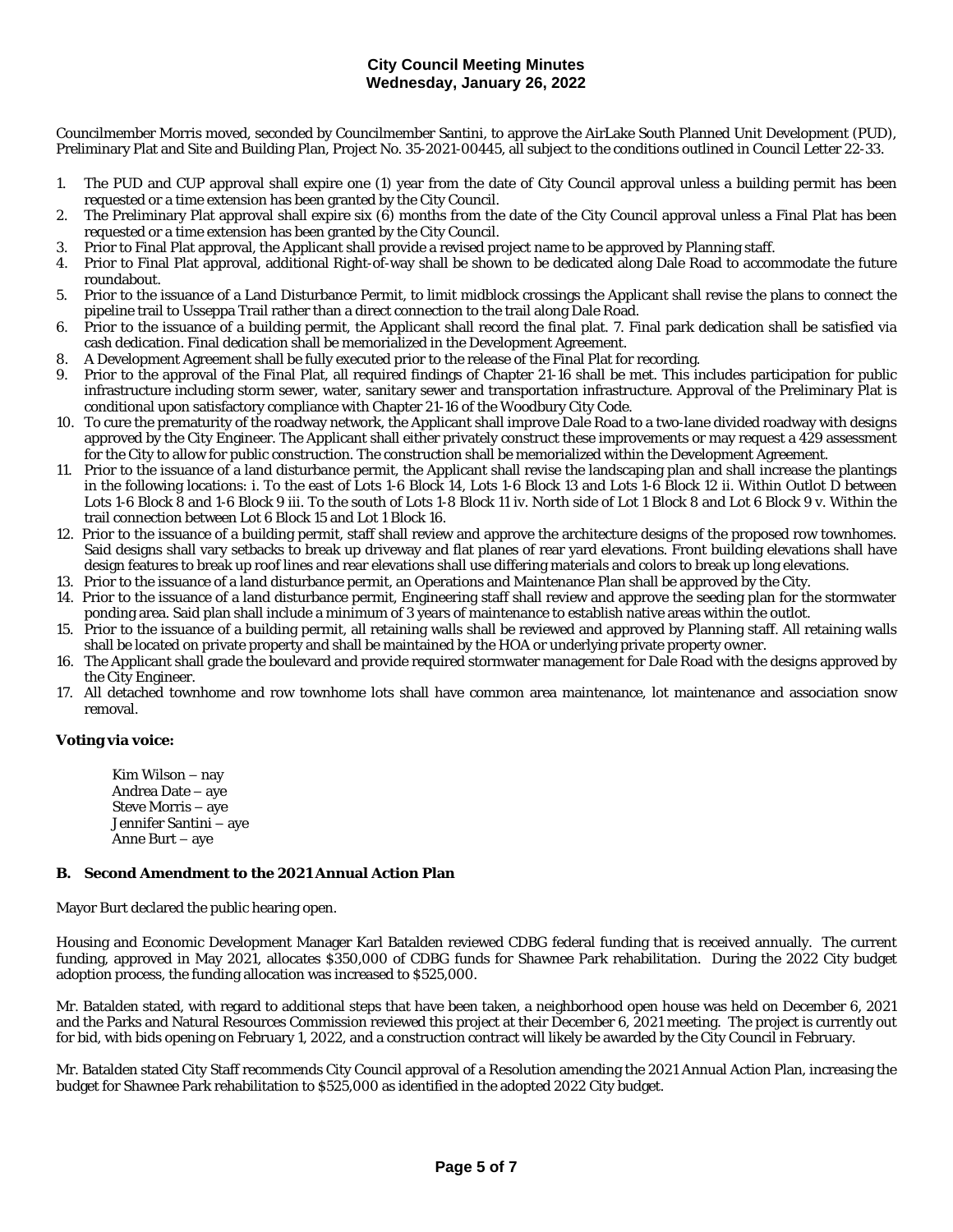Mayor Burt moved, seconded by Councilmember Morris, to close the public hearing.

Voting in Favor: Wilson, Date, Morris, Santini, Burt Absent: None

Mayor Burt opened opportunity for discussion and questions from the Council.

Councilmember Morris asked whether there were any public comments at the December 6, 2021 neighborhood open house. Mr. Batalden stated a couple who live adjacent to the park requested further information about noise mitigation for the pickleball courts. He added plans include noise reduction measures in the form of a material that is attached to the fence which will limit the noise impact on the neighborhood.

Councilmember Morris moved, seconded by Councilmember Date,

To adopt the following resolution **Resolution 22-28**

**Resolution of the City of Woodbury, Washington County, Minnesota amending the City of Woodbury's 2021 Annual Action Plan.**

#### **Voting via voice:**

Kim Wilson – aye Andrea Date – aye Steve Morris – aye Jennifer Santini – aye Anne Burt – aye

#### **Discussion**

No items scheduled

#### **City Administrator's Report**

### **Staff Report**

City Administrator Clint Gridley reviewed the following upcoming meetings:

- January 27, 2022 City Council's Commission Kick-Off Event at 7:00 p.m. in the Ash North and South Conference Rooms
- February 1, 2022 at 6:00 p.m. Copper Ridge 9<sup>th</sup> Addition Neighborhood Virtual Meeting
- February 7, 2022 Planning Commission Meeting
- · February 8, 2022 Parks & Natural Resources Commission meeting at 7:00 p.m. in Ash North and South Conference Rooms
- February 9, 2022 City Council Meeting will include a drainage and utility easement vacation hearing
- February 16, 2022 City Council Workshop Meeting to discuss strategic initiatives ensuring long term drinking water sustainability, and a second review of the Roadway 8and Trail Policy

#### **Adjournment**

Mayor Burt moved, seconded by Councilmember Morris, to adjourn the meeting at 7:28 p.m.

Voting in Favor: Wilson, Date, Morris, Santini, Burt<br>Absent: None Absent:

Respectfully submitted,

\_\_\_\_\_\_\_\_\_\_\_\_\_\_\_\_\_\_\_\_\_\_\_\_\_\_\_\_\_\_\_\_\_\_\_\_\_\_\_\_\_

Kimberlee K. Blaeser, City Clerk